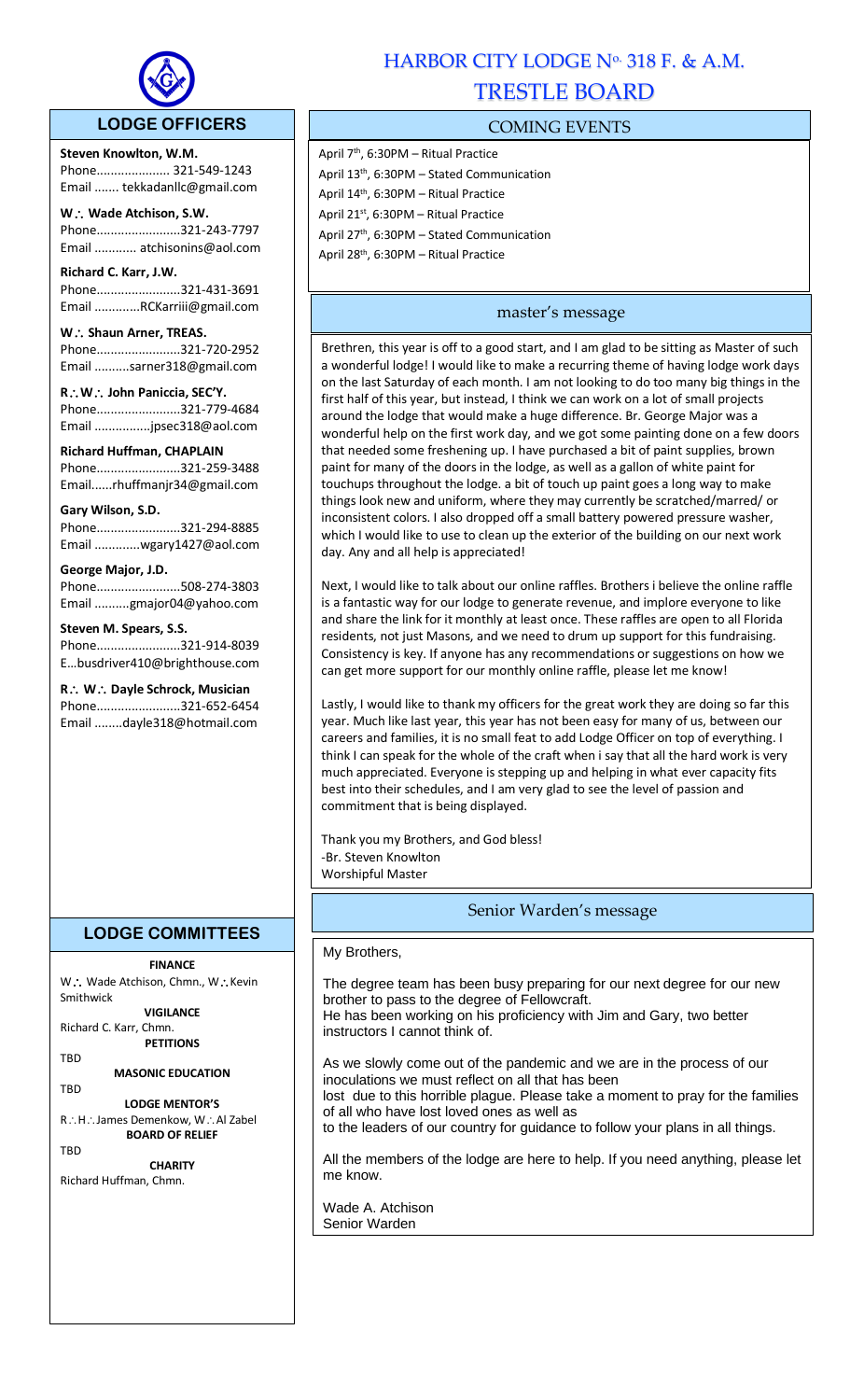#### **LODGE COMMITTEES cont.**

**LODGE PROPERTY** R∴W∴Dayle Schrock, Chmn., Richard Huffman **LODGE INSTRUCTOR** R∴H∴ Gary Wilson **OFFICERS RITUAL ASSIST.** TBD **CATECHISM INSTRUCTOR TBD LODGE LIBRARIAN**  $W$   $\therefore$  Al Zabel

**SICKNESS & DISTRESS TRD** 

**INVESTIGATION** Richard C. Karr, W∴Henry Engel

#### **PAST MASTERS**

| *Aubrey Bates PDDGM 1954    |  |
|-----------------------------|--|
| *E. R. Mayfield 1955        |  |
| *Richard F. Griffie,1956    |  |
| PDDGM & PGM 1976-77         |  |
| Raymond McAlpine 1957       |  |
|                             |  |
| *Steven Rianaldo PDDGM1959  |  |
| *Richard F. Griffie,1960    |  |
| PDDGM & PGM 1976-77         |  |
| *Keith Brown 1961           |  |
|                             |  |
| * Charles McLin1963         |  |
| *George Schulthies1964      |  |
| *Paul V. Gandy  1965        |  |
| *Adam Budris PDDGM1966      |  |
|                             |  |
| John Beasley1967            |  |
|                             |  |
| *Robert Notvest1969         |  |
| Robert M. Bullock1970       |  |
| *Edward P. Abbott1971       |  |
| *Glenn T. StittPDDGM1972    |  |
| *Robert L. Goldsmith1973    |  |
| PDDGM, PGM 1983-84          |  |
| Carl G. Planck, Jr1974      |  |
| Douglas Dagley1975          |  |
| *Henry Farrow1976           |  |
| *Donald R. Pacetti1977      |  |
| Patrick A. Galbraith1978    |  |
|                             |  |
| *James H. Bragg1980         |  |
| Robert C. Birmie1981        |  |
| *Wallace L. Whiting1982     |  |
| Stanley W. Miller1983       |  |
| *Gerald T. Freese1984       |  |
| Ronald E. LaCair1985        |  |
| Charles R.R. Walle1986      |  |
| Corenth Owens1987           |  |
| Karol M. DziegielPDDGM1988  |  |
| Allen P. Gregg1989          |  |
|                             |  |
| *George Ed. Gardner, Jr1991 |  |
| William C. White1992        |  |
| Kenneth L. Jenkins 1993     |  |
| Robert P. Edmiston1994      |  |
| Thomas L. MoorePDDGM1995    |  |
|                             |  |
| Mark C. Mason1997           |  |
| John PanicciaPDDGM1998      |  |
| Dayle SchrockPDDGM1999      |  |
|                             |  |
|                             |  |
| Fred BakerPDDGM2002         |  |
|                             |  |
| Ron TrinklePDDGM2003        |  |
|                             |  |
|                             |  |
| George GoddardPDDGM 2006    |  |
|                             |  |
| Michael Hutzler2008         |  |
| James DemenkowPDDGM2009     |  |
|                             |  |
| Wade Atchison2011           |  |

#### Junior Warden's message

My brothers,

We continue to be on a steady clip this year. We are doing great in our practices (every Wednesday at 6:30PM!) and are working on many projects throughout the lodge.

If Brothers could, please, remember to try and share our Harbor City Monthly Raffle on Facebook!

I wish everyone a safe and happy month.

Fraternally,

-Br. Richard Karr, J.W.

#### CHAPLAIN's message

Chaplin's Column for April, 2021

We are now in the season of one of two most Holy seasons of Christendom. To our Jewish Brothers it's the death of a great Profit, for our Christian Brothers the death and resurrection of Jesus Christ the Son of God. This is the time of Easter and a time to rejoice and count our blessings, I realize this will be difficult for those newly widowed or orphaned, just think about the blessing of having a Lodge of Brothers without Government intervention, or to worship in our Synagogue or Church without intervention, or the Blessing of having great medical facilities and personnel. The list goes on but I'm sure you will discover your own list.

Our Prayer list includes these Brothers or their loved ones that I am aware of; Tracey for healing, Melisa for remission/surgery, Joann, for healing, Ashley for diagnostic/healing, Denis D. for diagnostics/cure and last but not least Steven S. for continuing his road to full painless recovery.

It is incumbent upon us to keep our Brothers and their loved ones in our Prayers